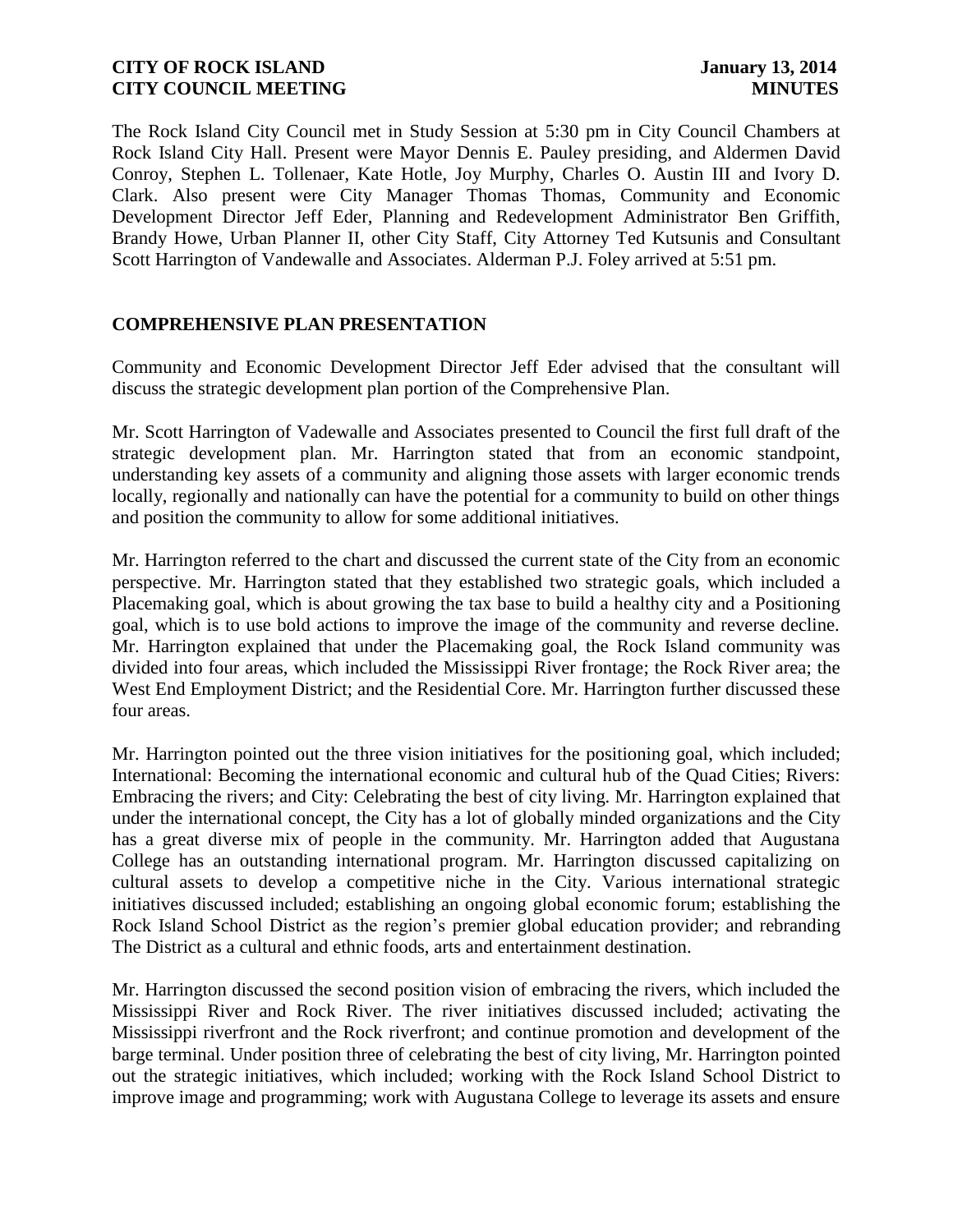its success and viability; identify downtown projects and build on them; continue to promote sustainable development; and continue to create a regional destination at Jumer's Crossing.

Council discussed Mr. Harrington's presentation of the economic development strategy.

Mr. Harrington discussed a series of maps relating to existing zoning and land use and current and future land use. Mr. Harrington also discussed transitional areas and goals. Mr. Harrington advised that  $11<sup>th</sup>$  Street,  $18<sup>th</sup>$  Avenue and  $14<sup>th</sup>$  Avenue are primarily commercial and they continue to be evolving corridors. Mr. Harrington then discussed ways to make transitions that work for the commercial areas, but also improve the environment and protects the remaining residential components. The transitional area goals that Mr. Harrington discussed included; protecting adjoining residential neighborhoods by providing adequate buffering; ensuring high quality appearance and long term viability of the commercial areas; and protect the function of the commercial arterials and local streets.

Mr. Harrington commented that the next steps in the process will include incorporating Council's comments into the document followed by another Planning Commission meeting and a Planning Commission public hearing. Mr. Harrington indicated that the final step will be the adoption of the plan by the City Council.

At this time, various staff and others left Council Chambers and returned after the Executive Session concluded.

# **EXECUTIVE SESSION**

A motion was made by Alderman Foley and seconded by Alderman Hotle to recess to Executive Session on matters of Personnel, Property Acquisition and Litigation. The motion carried on a roll call vote. Those voting Aye being; Alderman Conroy, Alderman Foley, Alderman Tollenaer, Alderman Hotle, Alderman Murphy, Alderman Austin and Alderman Clark; those voting No, none. The meeting was recessed at 6:23 pm.

Mayor Pauley reconvened the regular meeting at 6:35 pm.

#### **ADJOURNMENT**

A motion made by Alderman Foley and seconded by Alderman Conroy to adjourn the meeting carried by the following Aye and No vote. Those voting Aye being; Alderman Conroy, Alderman Foley, Alderman Tollenaer, Alderman Hotle, Alderman Murphy, Alderman Austin and Alderman Clark; those voting No, none. The meeting was adjourned at 6:36 pm.

\_\_\_\_\_\_\_\_\_\_\_\_\_\_\_\_\_\_\_\_\_\_\_\_\_\_\_ Aleisha L. Patchin, City Clerk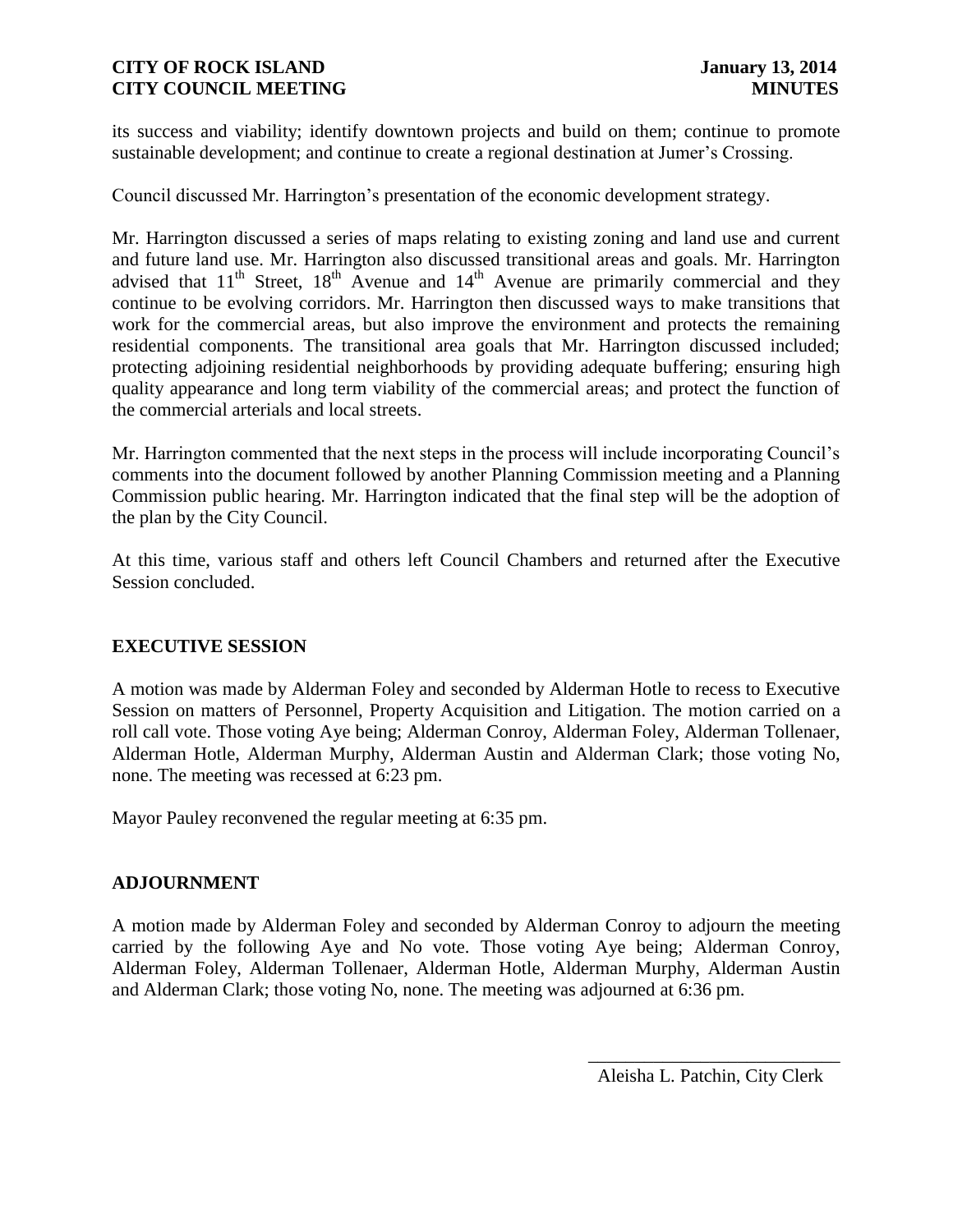Rock Island City Council met in regular session at 6:45 pm in Council Chambers of Rock Island City Hall. Present were Mayor Dennis E. Pauley presiding, and Aldermen David Conroy, P.J. Foley, Stephen L. Tollenaer, Kate Hotle, Joy Murphy, Charles O. Austin III and Ivory D. Clark. Also present were City Manager Thomas Thomas and City Attorney Ted Kutsunis.

#### Introductory Proceedings

Mayor Pauley called the meeting to order and led in the Pledge of Allegiance. Alderman Hotle gave the Invocation.

#### Agenda Item #5 **Minutes of the meeting of January 6, 2014.**

A motion was made by Alderman Foley and seconded by Alderman Conroy to approve the minutes of the meeting of January 6, 2014 as printed. The motion carried by the following Aye and No vote; those voting Aye being; Alderman Conroy, Alderman Foley, Alderman Tollenaer, Alderman Hotle, Alderman Murphy, Alderman Austin and Alderman Clark; those voting No, none.

#### Agenda Item #6 **State of the City Address by Mayor Dennis E. Pauley**.

Mayor Pauley gave the State of the City Address; the contents of which follow:

# **STATE OF THE CITY ADDRESS - 2014**

I am very happy to be here today to present the State of the City Address. 2013 has been a year of change. In addition to our incumbents - Aldermen Dave Conroy, P.J. Foley, Steve Tollenaer, Joy Murphy and Chuck Austin, we welcomed Alderman Ivory Clark to represent the First Ward and Alderman Kate Hotle to represent the Fifth Ward. Both bring a different perspective to the council and both have jumped in to tackle the challenges and tough votes the City Council faces. We also have a very strong team of directors, lead by our City Manager, Thomas Thomas.

As I said, 2013 was a year of change. We will be approving a nine month only budget for 2014. It will begin on April 1, 2014 and take us up through December 31, 2014 and we will begin working on a calendar year cycle thereafter. After a long period of evaluation, it was determined that working on a calendar year basis would be best for the City of Rock Island because:

- A calendar year budget cycle coincides with the property tax setting process
- By adopting the budget earlier, projects are bid earlier and contractors bid more competitively at the beginning of the season
- It simplifies the date gathering process for yearend reports
- Fuel tax audits are based on the calendar year
- And annual W-2 forms and 10-99 forms will coincide with the cities financial year.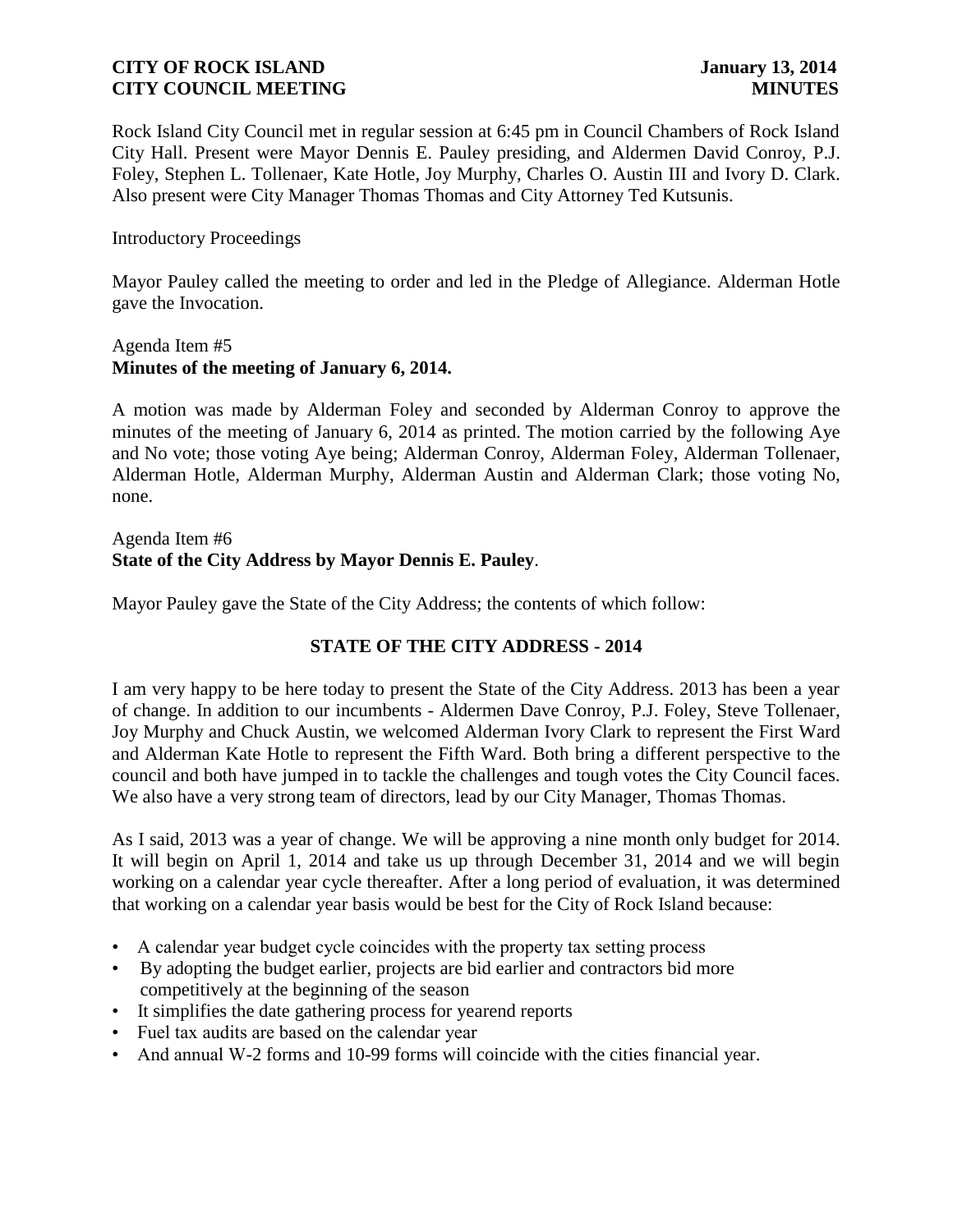Rock Island continues to be in very good financial condition. We have a balanced budget and maintain a 90 day reserve in case of an emergency. We have a very good bond rating of AA2, a relatively stable and diverse tax base, and very sound financial operations.

The Finance Department has implemented a process to complete a formalized month end close. All major balance sheet accounts are reconciled monthly and all minor accounts are reconciled quarterly. This type of system provides City staff with the confidence they can rely on accurate information being generated from the general ledger.

Our Information Technology Department has focused on three major areas in 2013 that augments public safety, promotes municipal efficiencies and improves communications in the city. Mobile Data Terminals were installed in several vehicles in the Fire Department, thereby improving access to mutual aid information, patient information, occupancy data of buildings they may have to go into in emergency situations and hazardous material data. Video surveillance cameras were installed in some residential areas to enhance security and support livable neighborhoods. New "Smartboard" technology has been installed in a variety of conference rooms; older, expensive printers and copiers were replaced, thereby reducing operating costs and increase availability; and the Police Department migrated from an old tracking system to a graphical user interface system; all of which enhance municipal efficiencies. Several changes have been made to increase communications also. New and improved equipment was installed in the City Council Chambers, enhancing not only our public access channel broadcasts, but the recorded meetings on the City's website as well. Fiber optic cable has been installed in several parts of the city to provide for enhanced management capabilities. The City continues to provide progressive and cost effective technology solutions to our residents and City staff.

2013 saw a lot of change with the Rock Island Library. Our new director, Angela Campbell, recommended a strategic planning process, which included a pair of community meetings to gather data on how the library could help meet the needs of the City. The new plan, which included a heavy focus on literary outreach, was approved by the Library Board in August. This outreach resulted in new partnerships with the Thurgood Marshall Learning Center, CASA Guanajuato, Blackhawk College, Midwest Learning Center, Lights on Learning and the Church of Peace. This past year saw a record breaking attendance at teen reading programs, including a new morning teen book discussion group at Rock Island High School, and a higher than average participation in the annual summer reading program. A community survey verified that library users continue to have a high regard for library services. The City's Capital Improvement Plan also includes needed repairs to the chimney at the Main Library in the Spring of 2014.

The Rock Island Parks Department was very proactive in 2013. The Martin Luther King Jr. Park was completed and has been very well received. Thanks to Madison Keyes, world ranked tennis player and Rock Island native, the United States Tennis Association provided a grant to completely rebuild the Hodge Park tennis courts. Ms. Keyes held a tennis clinic in conjunction with the ribbon cutting that was very well attended. Schwiebert Riverfront Park Boat Dock is almost complete, with the ramp and shore amenities to be added this Spring. The first phase of the Botanical Center Children's Garden is close to completion and the grand opening is planned for May. Saukie Golf Course recovered from a substantial storm during the summer that took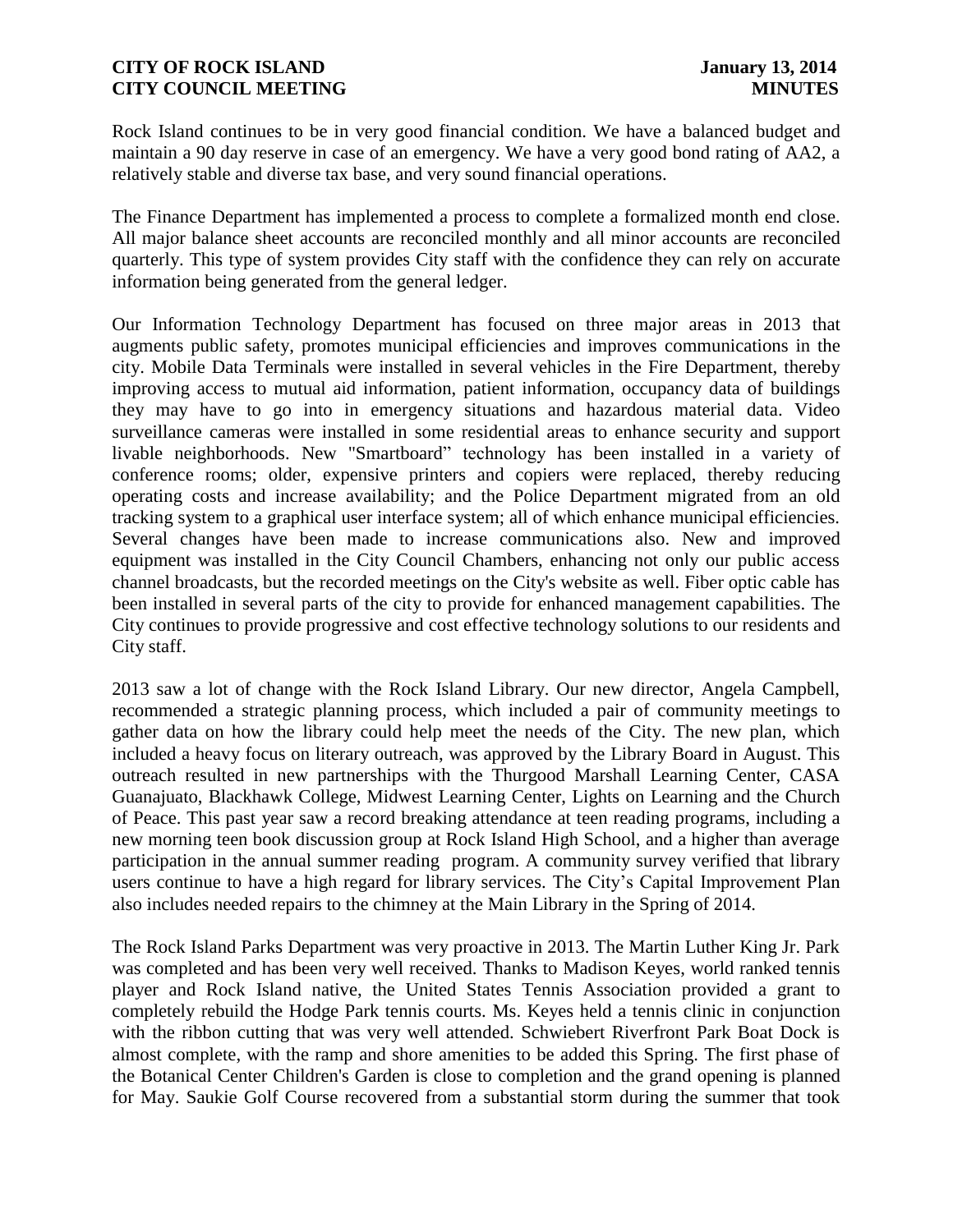fifty trees and numerous large limbs. The combined staff of both golf courses and additional park staff were able to open nine holes for play one day after the storm and the full eighteen hole course was reopened after only three days. Our Park and Recreation Department provides exceptional park facilities for the entire community.

The Martin Luther King Jr. Center continues to provide exciting and educational programs for the community. The Center served over 22,000 residents through a variety of programs and services. The Center was host for 65 students daily for extended day educational programming and 150 students were provided with summer day programs. The King Center served the Rock Island / Milan School District with substance abuse and pregnancy prevention assistance for over 2,000 youth. They continue to host several collaborative community impacting events that foster family and neighborhood stability. The annual Thanksgiving dinner continues to be a great event, providing a holiday meal to those in need. The Martin Luther King Jr. Center acts as a hub for activity, providing opportunities for kids to participate in education programs during school breaks. They continue to provide community access to organizations needing a meeting space.

Our Rock Island Fire Department is highly recognized as a leader throughout the region, as well as at the State level for its ability and preparedness in handling natural disasters. The department continues to provide high quality services to the citizens of Rock Island. In 2013, the Fire Department purchased three new heart monitors capable of performing a 12 lead EKG. This level of service is in relation to the new Heart Center and Emergency Room being built at Trinity Rock Island. They also took delivery of a new 105' Arrow ladder truck. During the year, the department saw many upgrades, including the roof at Station #2, replacement of the crumbling concrete parking lot at Central Fire Station, new emergency generators at all of the stations and the installation of a new sound system at Central Fire Station that receives their emergency dispatch information from the 9-1-1 operator.

The Rock Island Police Department was evaluated by trained assessors from peer agencies across the State of Illinois, evaluating policy and procedures against established criteria. The criterion is verified by an independent authoritative body and the goal was to achieve Tier One Accreditation. To achieve this accreditation, the prospects must meet a high set of standards that represent a high level of quality and service. The accreditation program is broken down into two comprehensive tiers, Tier I consists of 71 standards and Tier II 180 standards. The Rock Island Police Department was vying for a Tier I accreditation level and at the completion of the evaluation, they were recommended to receive that accreditation level status. The department is currently striving towards their Tier II accreditation. What does achieving this accreditation mean to the citizens of Rock Island? By meeting the established standards, the Police Department demonstrates a commitment to professionalism. The more professional a police department, the more trust there is. The ultimate goal is to enhance service to our citizens.

As the Police Department continues to review their approach to policing within the Central Business District, they determined it was best to form a separate downtown police unit. The units charge was to respond to calls from a specified area. The unit is comprised of one sergeant and four officers, who work alternating shift schedules. The unit assumes responsibility for a smaller patrol area and focuses on late night entertainment. The goal is to maintain a safe environment in the downtown area.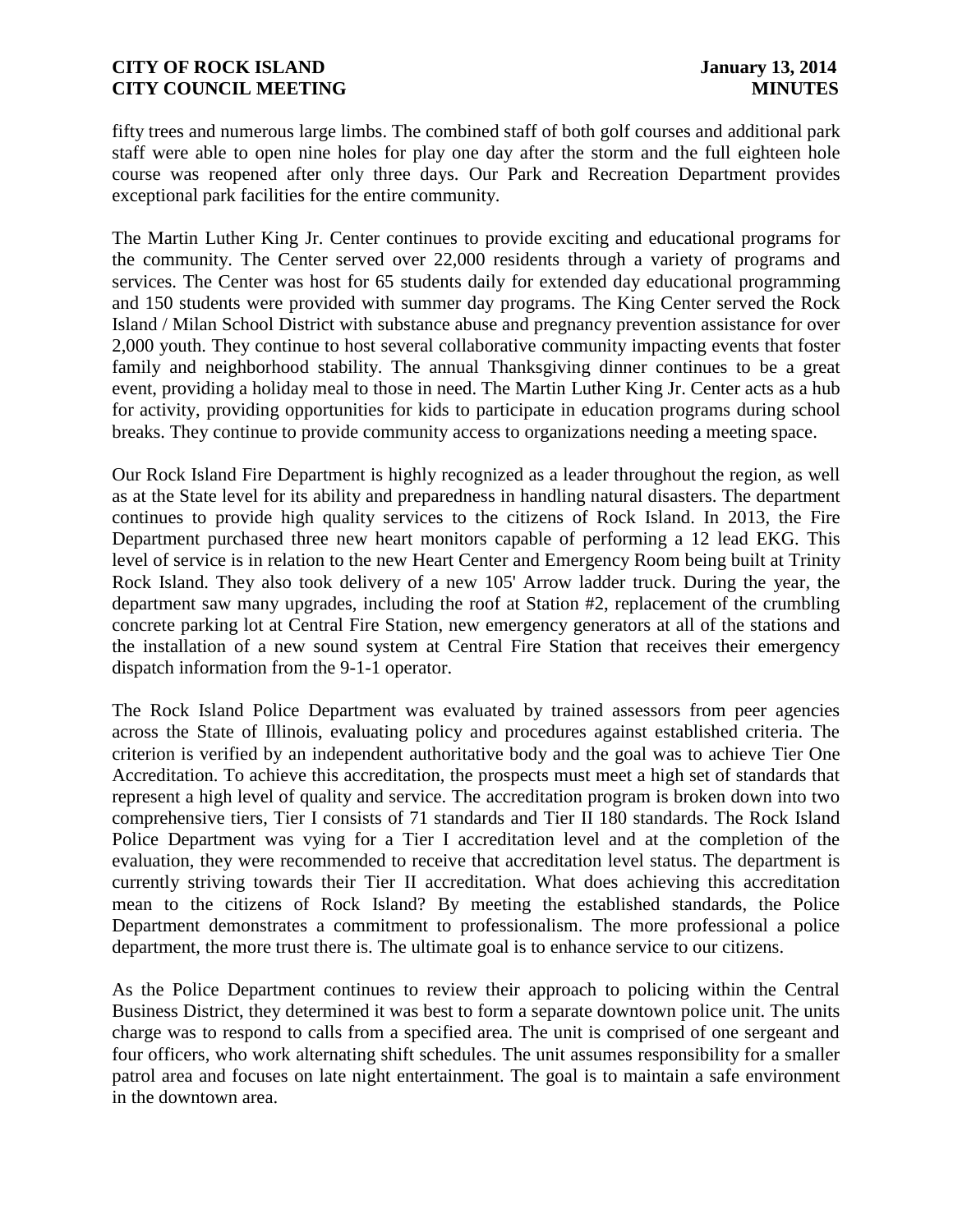A site was approved for a new police facility and demolition of existing structures on that site has been completed and construction of the 44,000 square foot facility is scheduled to begin in the Spring. The facility will be located between  $12^{th}$  and  $13^{th}$  Streets and  $5^{th}$  and  $7^{th}$  Avenues.

2013 was also a busy year for our Public Works Department. Routine programs were delayed due to the Mississippi River flooding, not once, but three times this past year. Although we have an excellent system of flood walls and levees, there is still a significant amount of work that needs to be done to keep the city dry. Removable flood walls are erected, storm water gates are closed and a series of pumps are installed to pump rainwater over the levee to the river. This sometimes takes 24 hours a day, for several days. In addition to the multiple floods, the City experienced a severe wind storm in June that damaged hundreds of trees and resulted in a three to four week cleanup effort. Over 2,400 man hours were diverted from normal operations to the flooding and windstorm operations.

Although slow in getting started, we have had a busy maintenance and construction season. On the maintenance side, the street and utilities departments preformed their annual maintenance, including patching streets, grading alleys, replacing signs, and repairing catch basins and manholes. The largest project was the \$575,000 full depth concrete patching program.

We completed four major street reconstruction projects in 2013. A much needed  $5<sup>th</sup>$  Street, from  $18<sup>th</sup>$  to  $25<sup>th</sup>$  Avenues was completed and a project on  $37<sup>th</sup>$  Avenue from  $30<sup>th</sup>$  Street to  $32<sup>nd</sup>$  Street and  $20^{th}$  Avenue from  $32^{nd}$  Street to  $34^{th}$  Street were completed. The last project was  $23^{rd}$ Avenue, from  $12<sup>th</sup>$  Street to  $17<sup>th</sup>$  Street on the north side of Rock Island High School. This is a two year project that also includes the replacement of all underground utilities. The remaining section from  $14<sup>th</sup>$  to  $17<sup>th</sup>$  Streets is expected to be completed in 2014.

The expansion of the wastewater treatment plant continues to progress. The major structures are completed. We are awaiting delivery of six very large pumps to handle the additional influx of storm water. The plant is expected to be operational in the summer of 2014.

Now let's talk about economic development. Watchtower Plaza is well underway with the announced relocation of all 13 of the existing companies. At the intersection of  $11<sup>th</sup>$  Street and Blackhawk Road, the former mobile home park site, they are in the process of constructing the Rock Island home of Blackhawk College, the new State Farm Insurance building and the corporate headquarters of Missman, Inc. Illinois / Iowa Center for Independent Living is building its new facility on  $11<sup>th</sup>$  Street, between  $5<sup>th</sup>$  and  $6<sup>th</sup>$  Avenues. Now the next phase - the construction of WalMart - can begin.

We continue to move forward on the Jumer's Crossing Project. This is a 90 plus acre development of retail adjacent to 1-280 and IL 92. The site is planned to house over 200,000 square feet of retail, 50,000 square feet of services, restaurants, and convenience retail. The plan also allows for generous storm water management and buffer / set back areas. A third party market study estimates the project can generate up to \$2.4 million in annual sales tax and \$450,000 in annual property tax.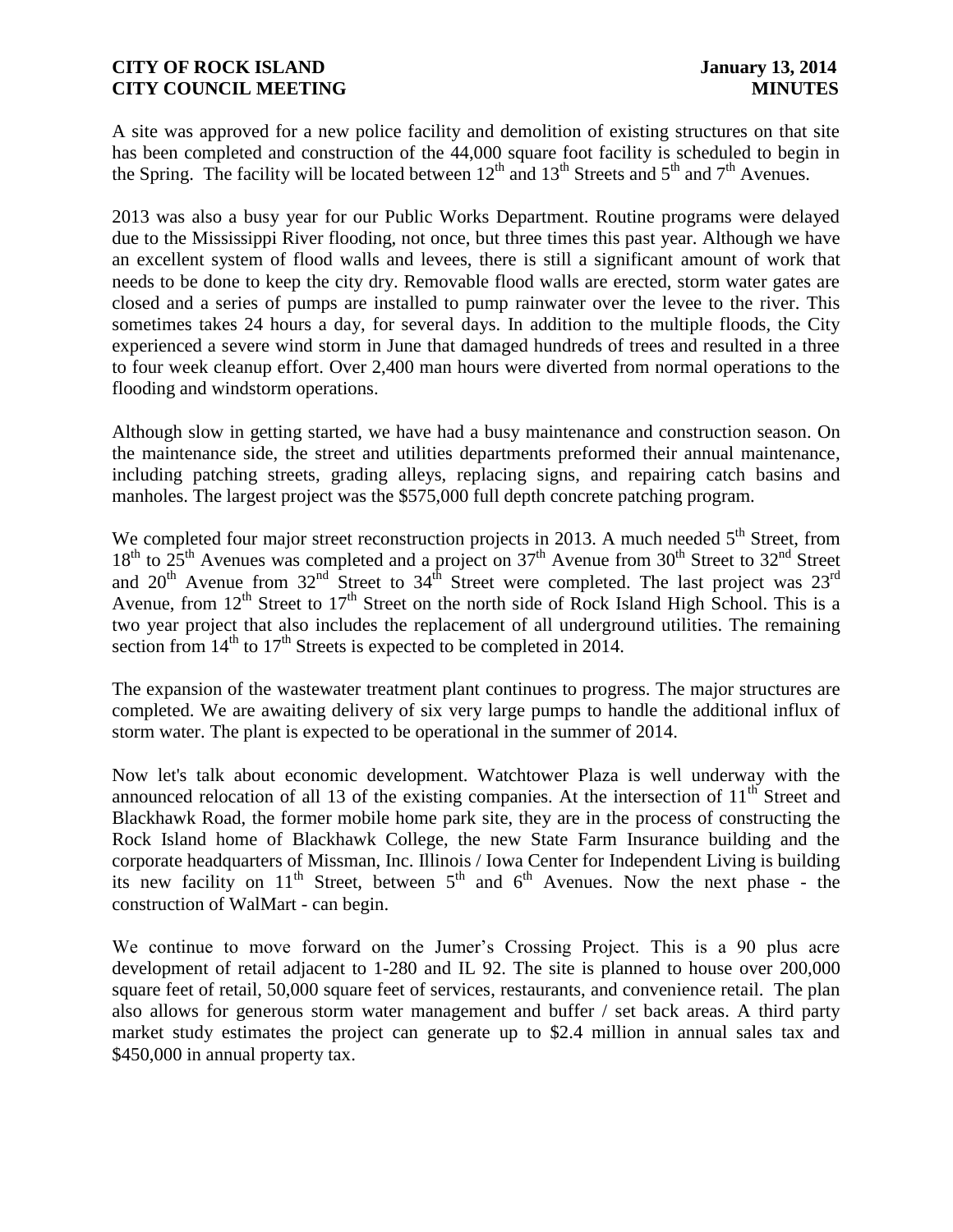FedEx is building a new 189,000 square foot package distribution center in a 29 acre site in Southwest Rock Island. Site work is underway, with building construction scheduled to start in this Spring. FedEx is investing \$22.5 million in the project. Employment for their new facility is expected to be 14 full time and 217 part time positions.

Milan Surplus is moving to the former Wakeen's property on 11<sup>th</sup> Street. They are expected to be operational sometime during the first quarter of 2014.

Trinity Medical Center is in the process of constructing a new \$61.3 million expansion.

Rock Island Economic Growth is constructing three new homes in the Old Chicago neighborhood. The original five homes have been sold; one of the three additional homes is already under contract.

Friendship Manor is constructing a \$2.25 million, 13 unit senior villa housing project adjacent to their current campus.

And how about our downtown:

The Locks is a 34 unit market rate housing project currently under construction, a \$6 million plus investment with occupancy expected to be completed in the Fall of 2014. Star Block will be an eight unit housing development over commercial space. Phase II, which includes the former Dell's in the District night club and the Chinese restaurant, will be residential units over commercial space. Riverview Lofts is a 44 unit market rate unit development of the former VanderGinst Building, costing over \$5 million to redevelop. The Holiday Inn has renovated all of their rooms, including their banquet and meeting rooms. As I said in the beginning, 2013 has been a year of change for Rock Island.

Let's look at some projects that were completed in 2013.

- Augustana College completed a \$40 million renovation of Old Main, Knowlton Stadium, and the Student Life Center
- Construction of the new fertilizer plant and offices on Mill Street at  $7<sup>th</sup>$  Avenue.
- Blackhawk Road Subway Strip Mall
- Beaver Landing duplexes, 4 plexes, 6 plexes and still building
- Family Dollar at 38<sup>th</sup> Street and 18<sup>th</sup> Avenue
- DeBord's Cafe and Catering
- QC Allmakes in the former BarJan building
- Unley Marine addition
- St. John Church addition
- Dickie's restaurant

And even more projects are currently under construction:

- MetroLink Maintenance Garage is 90% Complete
- Trinity Heart Center Footings are in place and they are erecting steel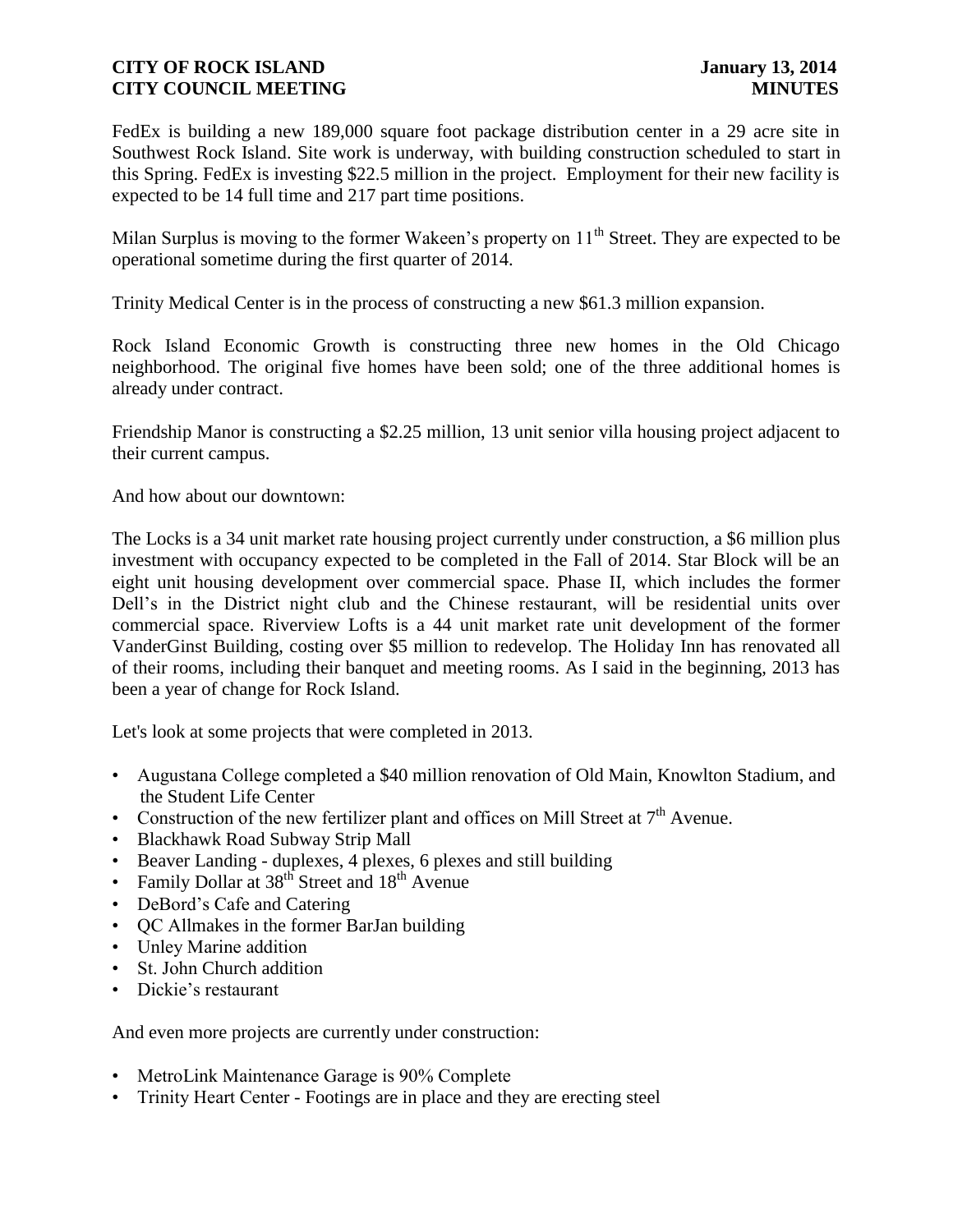- MetroLink Transfer Station at  $20^{th}$  Street and  $2^{nd}$  Avenue is complete and should open mid February
- Center for Independent Living The foundation is in place and they are erecting steel
- Waste Water Treatment Plant is 90% Complete
- Villas at Friendship Manor 2 Foundations Complete
- FedEx Building the site is graded, the foundation permit has been issued and work should begin soon
- Sheet Metal Workers is 20% Completed
- Grey Machine is 70% Completed
- Botanical Center Children's Garden is 80% Completed

And finally, some projects with significant demolition in progress:

- The new Police Department site demolition has been completed
- Manor Homes demolition is pending asbestos removal
- The Audubon School demolition has been completed and they are currently cleaning up the site

As you can clearly see, it has been quite a year in Rock Island. Our entire team of City staff and elected officials are working together; continuing to enhance the livability in Rock Island. We are making things happen and getting things done for all the citizens of Rock Island.

Thank you. Dennis E. Pauley Mayor City of Rock Island

# Agenda Item #7 **Proclamation declaring January 20, 2014 as Martin Luther King Jr. Day.**

Mayor Pauley read the Proclamation. Martin Luther King Center Director Dwight Ford stepped forward and accepted the Proclamation. Mr. Ford thanked the Mayor and Council for the Proclamation. Mr. Ford stated that this marks the  $31<sup>st</sup>$  year of the memorial service and the  $39<sup>th</sup>$ year of the Martin Luther King Center being an entity of public service. Mr. Ford advised that the theme for the memorial service is "Unarmed Truth and Unconditional Love." Mr. Ford stated that the commitment throughout the year will be focusing on awareness and campaigning against all forms of violence. Mr. Ford added that the keynote speaker will be Ameena Mathews. It was noted that the memorial service will be held on January  $20<sup>th</sup>$  from 10:30 am to noon at the Martin Luther King Center.

# **Agenda Items 8, 9 and 10**

It was moved by Alderman Tollenaer and seconded by Alderman Foley to consider, suspend the rules and pass the ordinances for Agenda Items 8, 9 and 10. The motion carried by the following Aye and No vote; those voting Aye being; Alderman Conroy, Alderman Foley, Alderman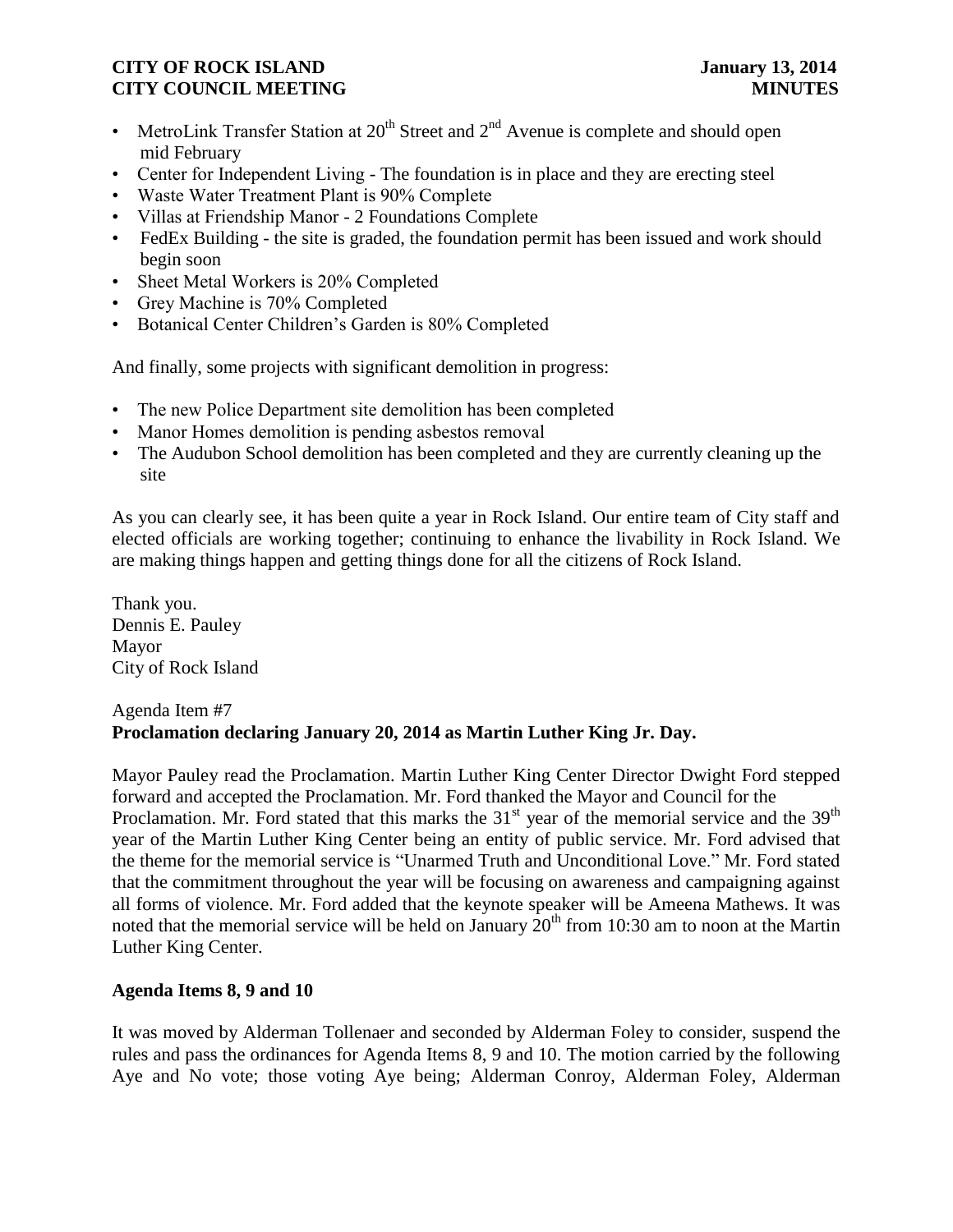Tollenaer, Alderman Hotle, Alderman Murphy, Alderman Austin and Alderman Clark; those voting No, none.

Agenda Item #8 **A Special Ordinance establishing a handicapped parking space at 2355 39th Street.**

#### Agenda Item #9

**A Special Ordinance removing a handicapped parking space between the residences at 2900 5½ Avenue and 2846 5½ Avenue.**

Agenda Item #10

**A Special Ordinance establishing a handicapped parking space at 1818 5th Street**.

Agenda Item #11

**A Resolution in support of HR 3022 legislation regarding the National Discovery Trail Act of 2013 that would add the category of Discovery Trails to the National Trails System and would recognize the existing American Discovery Trail as the first in this category**.

Alderman Conroy moved and Alderman Hotle seconded to adopt the resolution.

Comments followed. Joe Taylor, President and CEO of the Quad Cities Convention & Visitors Bureau stepped forward. Mr. Taylor stated that the American Discovery Trail goes through the Quad Cities and this will not impact the local trails other than to add a level of Federal awareness to the trails.

After comments, the motion carried by the following Aye and No vote; those voting Aye being; Alderman Conroy, Alderman Foley, Alderman Tollenaer, Alderman Hotle, Alderman Murphy, Alderman Austin and Alderman Clark; those voting No, none.

#### Agenda Item #12 **Tax Abatement Resolutions**

Alderman Murphy moved and Alderman Foley seconded to adopt the resolutions. The motion carried by the following Aye and No vote; those voting Aye being; Alderman Conroy, Alderman Foley, Alderman Tollenaer, Alderman Hotle, Alderman Murphy, Alderman Austin and Alderman Clark; those voting No, none.

a. Resolution authorizing Tax Abatement in the amount of \$217,975.00, such funds to be provided from Public Benefit revenues, Wastewater and Park funds to pay principal and interest on General Obligation Refunding Bonds, series 2005.

b. Resolution authorizing Tax Abatement in the amount of \$427,200.00, such funds to be provided from Public Benefit revenues and Wastewater funds to pay principal and interest on General Obligation Bonds, series 2007.

c. Resolution authorizing Tax Abatement in the amount of \$535,785.00, such funds to be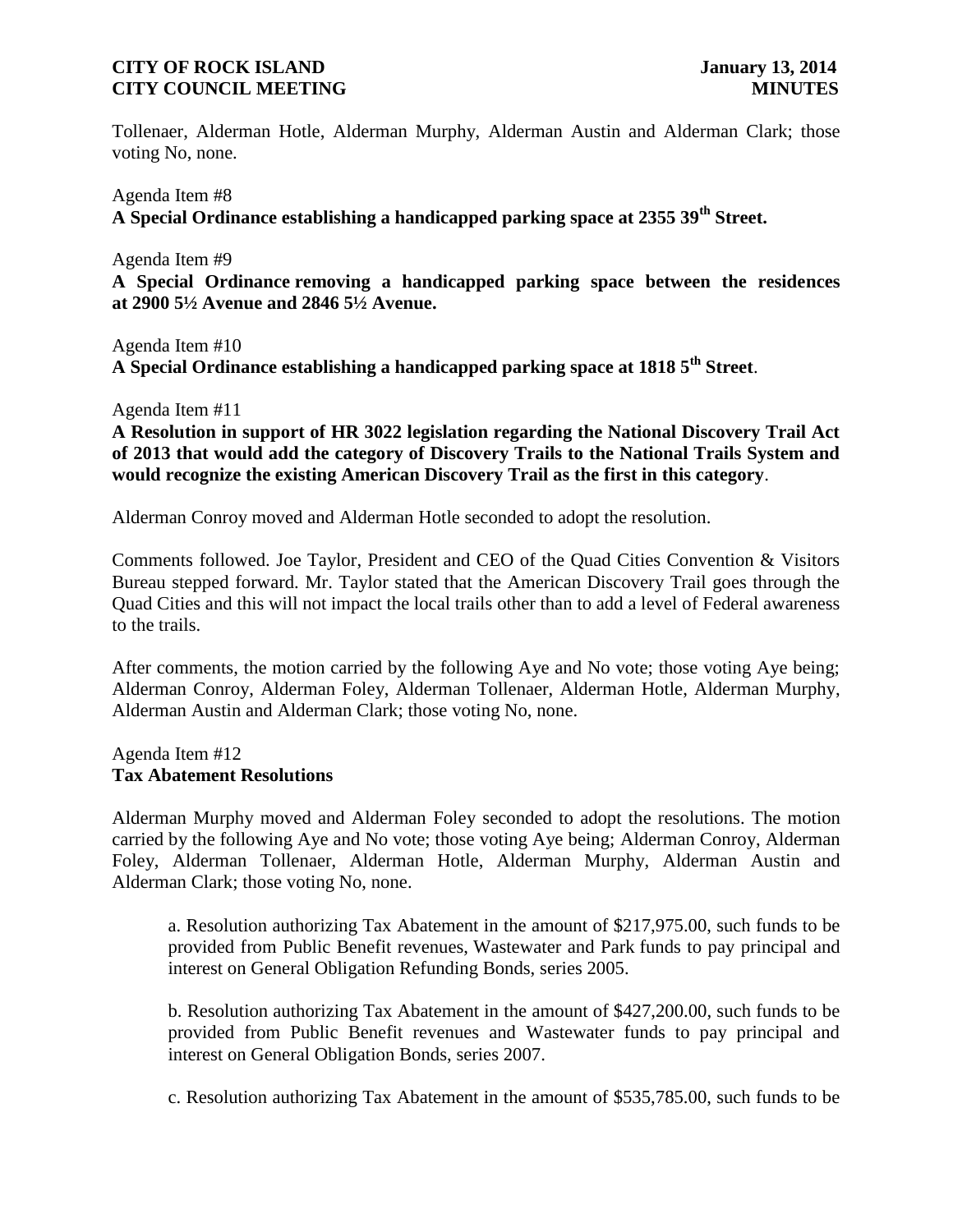provided from Public Benefit revenues, TIF, Hydropower and Gaming funds to pay principal and interest on General Obligation Bonds, series 2008A and General Obligation Bonds, series 2008B.

d. Resolution authorizing Tax Abatement in the amount of \$303,882.50, such funds to be provided from revenues of the Downtown TIF fund to pay principal and interest on General Obligation Bonds, series 2008D.

e. Resolution authorizing Tax Abatement in the amount of \$50,971.67, such funds to be provided from revenues of the Hydropower fund to pay principal and interest on General Obligation Clean Renewable Energy Bonds, series 2008C.

f. Resolution authorizing Tax Abatement in the amount of \$865,475.00, such funds to be provided from Public Benefit revenues, Parks and Recreation and Tax Increment Financing funds to pay principal and interest on General Obligation Bonds, series 2009A and General Obligation Bonds, series 2009B.

g. Resolution authorizing Tax Abatement in the amount of \$571,516.26, such funds to be provided from revenues of the Water fund and Wastewater fund to pay principal and interest on Taxable General Obligation Bonds, series 2010A BABs.

h. Resolution authorizing Tax Abatement in the amount of \$613,500.00, such funds to be provided from revenues of the Debt Services fund, Gaming and Water fund to pay principal and interest on General Obligation Bonds, series 2010B.

i. Resolution authorizing Tax Abatement in the amount of \$229,450.00, such funds to be provided from the Debt Service fund and Sewer to pay principal and interest on General Obligation Bonds, series 2011A.

j. Resolution authorizing Tax Abatement in the amount of \$510,787.52, such funds to be provided from revenues of the Debt Service fund, Gaming, Sunset Marina and Water funds to pay principal and interest on General Obligation Bonds, series 2012A.

k. Resolution authorizing Tax Abatement in the amount of \$740,687.73, such funds to be provided from revenues of the Debt Service fund and Gaming to pay principal and interest on General Obligation Bonds, series 2013A.

l. Resolution authorizing Tax Abatement in the amount of \$113,933.78, such funds to be provided from revenues of the Gaming fund to pay principal and interest on Taxable General Obligation Bonds, series 2013B.

Agenda Item #13 **CLAIMS**

It was moved by Alderman Murphy and seconded by Alderman Hotle to accept the following reports and authorize payments as recommended. The motion carried by the following Aye and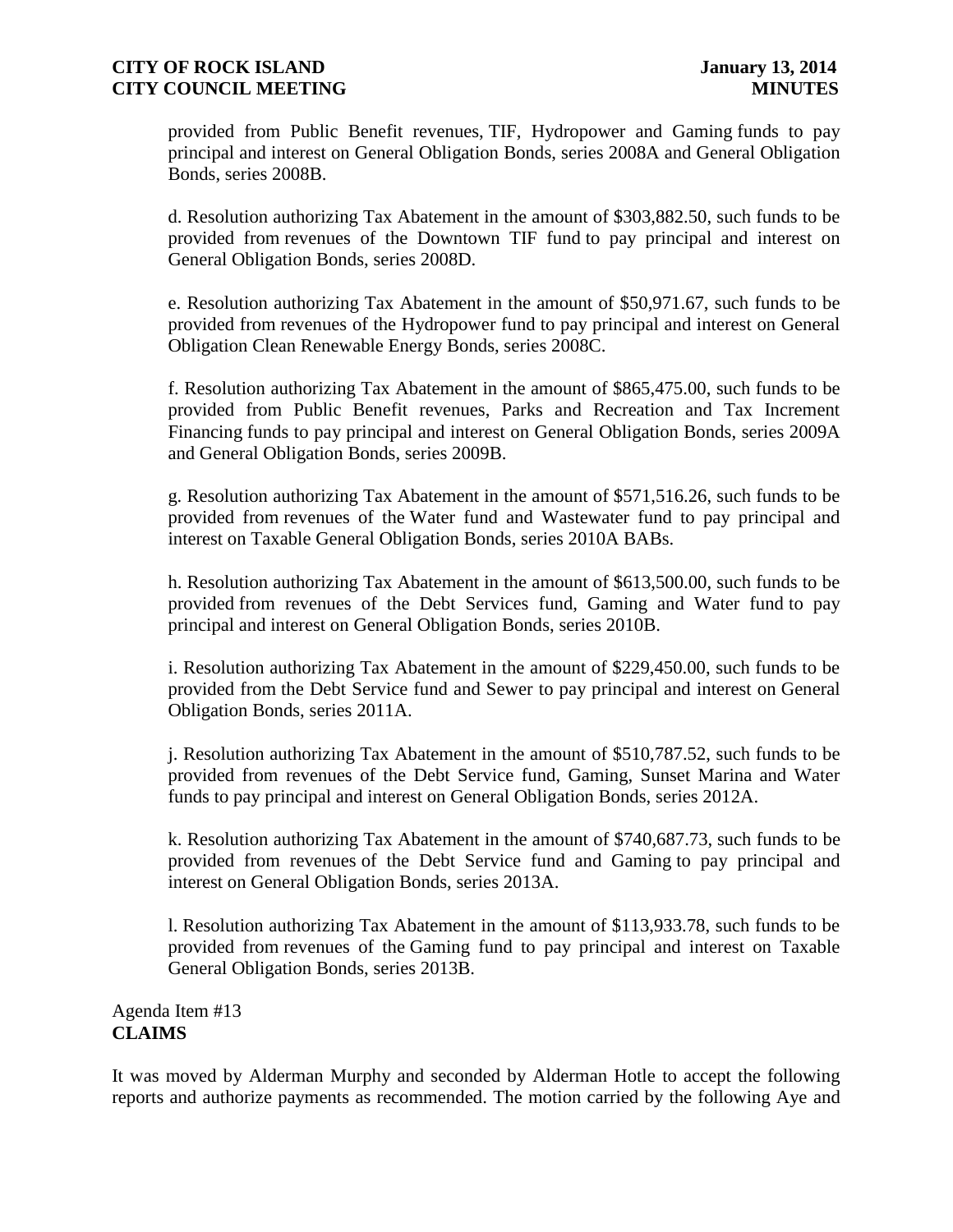No vote; those voting Aye being; Alderman Conroy, Alderman Foley, Alderman Tollenaer, Alderman Hotle, Alderman Murphy, Alderman Austin and Alderman Clark; those voting No, none.

a. Report from the Human Resources Department regarding payment in the amount of \$6,264.36 to Kutsunis and Weng P.C. for legal services rendered for the month of December.

b. Report from the Public Works Department regarding payment in the amount of \$22,500.00 to Elliott Equipment for the rental of two refuse packers for the 2013 Fall Leaf Collection.

c. Report from the Public Works Department regarding payment #4 in the amount of \$96,089.17 to Brandt Construction for services provided for the Quad City Botanical Center - Children's Garden project.

# Agenda Item #14 **Claims for the week of January 3 through January 9 in the amount of \$868,205.61.**

Alderman Hotle moved and Alderman Murphy seconded to allow the claims. The motion carried by the following Aye and No vote; those voting Aye being; Alderman Conroy, Alderman Foley, Alderman Tollenaer, Alderman Hotle, Alderman Murphy, Alderman Austin and Alderman Clark; those voting No, none.

### Agenda Item #15 **Payroll for the weeks of December 23 through January 5 in the amount of \$1,329,998.46.**

It was moved by Alderman Murphy and seconded by Alderman Hotle to allow the payroll. The motion carried by the following Aye and No vote; those voting Aye being; Alderman Conroy, Alderman Foley, Alderman Tollenaer, Alderman Hotle, Alderman Murphy, Alderman Austin and Alderman Clark; those voting No, none.

#### Agenda Item #16

# **Report from the Public Works Department regarding an agreement with the Illinois Department of Natural Resources for leases to two parcels of land at Hennepin Canal.**

Alderman Hotle moved and Alderman Conroy seconded to approve the agreement as recommended and authorize the City Manager to execute the contract documents. The motion carried by the following Aye and No vote; those voting Aye being; Alderman Conroy, Alderman Foley, Alderman Tollenaer, Alderman Hotle, Alderman Murphy, Alderman Austin and Alderman Clark; those voting No, none.

Agenda Item #17

**Report from the Human Resources Department regarding a Resolution for the adoption of IMRF Form 6.74 that includes taxable expense allowances reported as IMRF earnings for currently retired employees receiving a pension from IMRF.**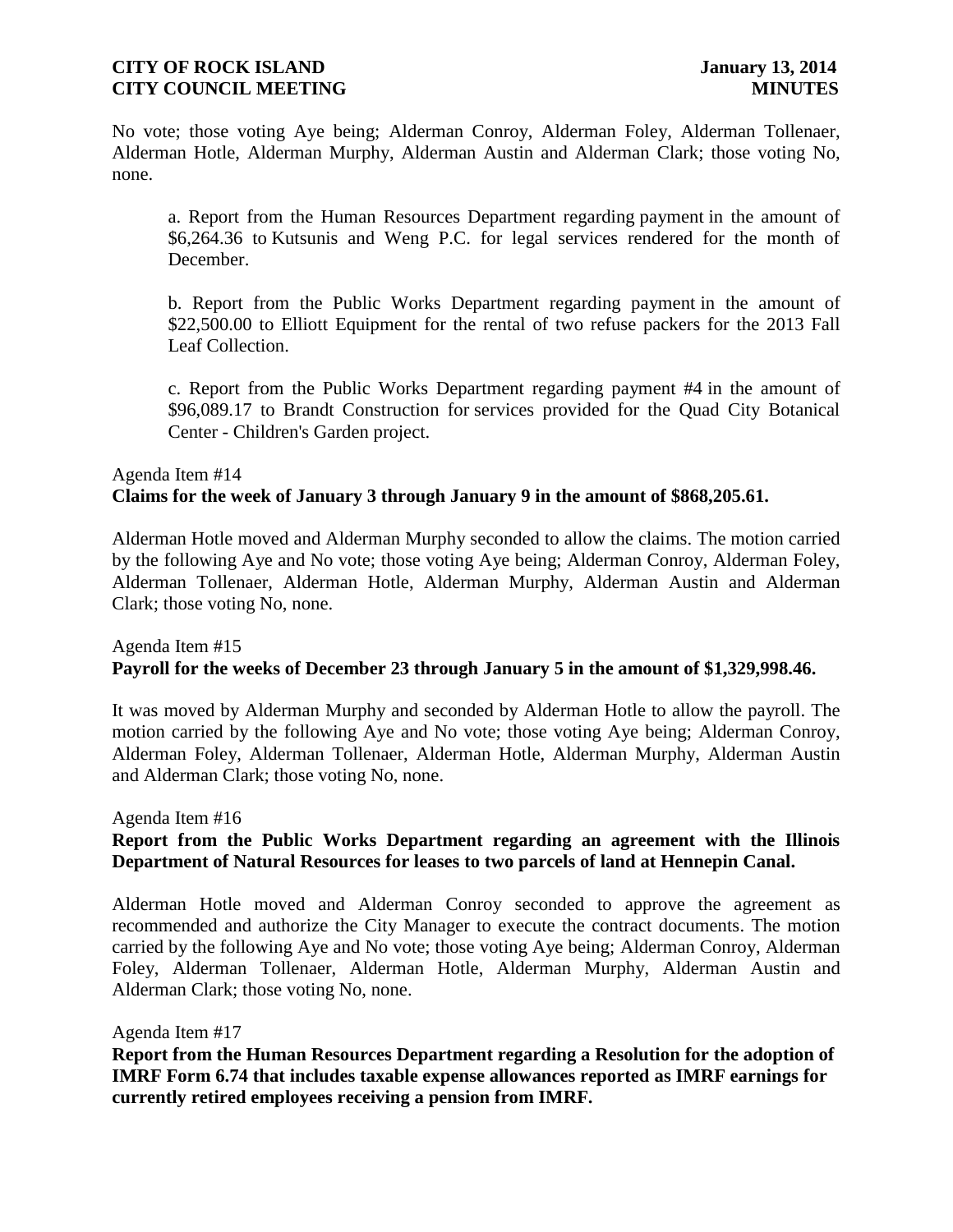It was moved by Alderman Austin and seconded by Alderman Tollenaer to approve the recommendation as stated and adopt the resolution. The motion carried by the following Aye and No vote; those voting Aye being; Alderman Conroy, Alderman Foley, Alderman Tollenaer, Alderman Hotle, Alderman Murphy, Alderman Austin and Alderman Clark; those voting No, none.

#### Agenda Item #18

**Report from the Community and Economic Development Department regarding the Jumer's Casino Rock Island TIF Surplus, recommending to declare a surplus of funds in TIF 4 in the amount of \$540,361.07 and authorize a budget adjustment to pay out these funds.**

Alderman Hotle moved and Alderman Conroy seconded to declare the surplus of funds as recommended, authorize the budget adjustment and authorize the Finance Director to return these surplus funds to the Rock Island County treasurer for distribution. The motion carried by the following Aye and No vote; those voting Aye being; Alderman Conroy, Alderman Foley, Alderman Tollenaer, Alderman Hotle, Alderman Murphy, Alderman Austin and Alderman Clark; those voting No, none.

#### Agenda Item #19

**Report from the Public Works Department regarding an increase in sewer utility rates, recommending a 3.0% sewer rate increase effective April 1, 2014 and a 3.0% sewer rate increase effective January 1, 2015.** 

It was moved by Alderman Austin and seconded by Alderman Conroy to approve the sewer rate increases as recommended and refer to the City Attorney for an ordinance.

Discussion followed. Alderman Austin advised that this item has been discussed thoroughly; it impacts everyone. Alderman Austin stated that the City has fiscal policies that dictate funds of this nature; enterprise funds must be self sustaining, and this is an action that needs to be taken. Alderman Austin further discussed this item.

Alderman Conroy stated that water rates will be frozen for the next two years.

Mayor Pauley advised that water rates will actually be frozen this year and for two more years.

After discussion, the motion carried by the following Aye and No vote; those voting Aye being; Alderman Conroy, Alderman Hotle, Alderman Murphy, Alderman Austin and Alderman Clark; those voting No, Alderman Foley and Alderman Tollenaer.

#### Agenda Item #20

**Report from the City Clerk regarding a request from Kavanaugh's Hilltop Tavern to hold an outdoor tented event for St. Patrick's Day on Saturday, March 15, 2014 from 1:00 pm to 11:30 pm at 1228 30th Street.**